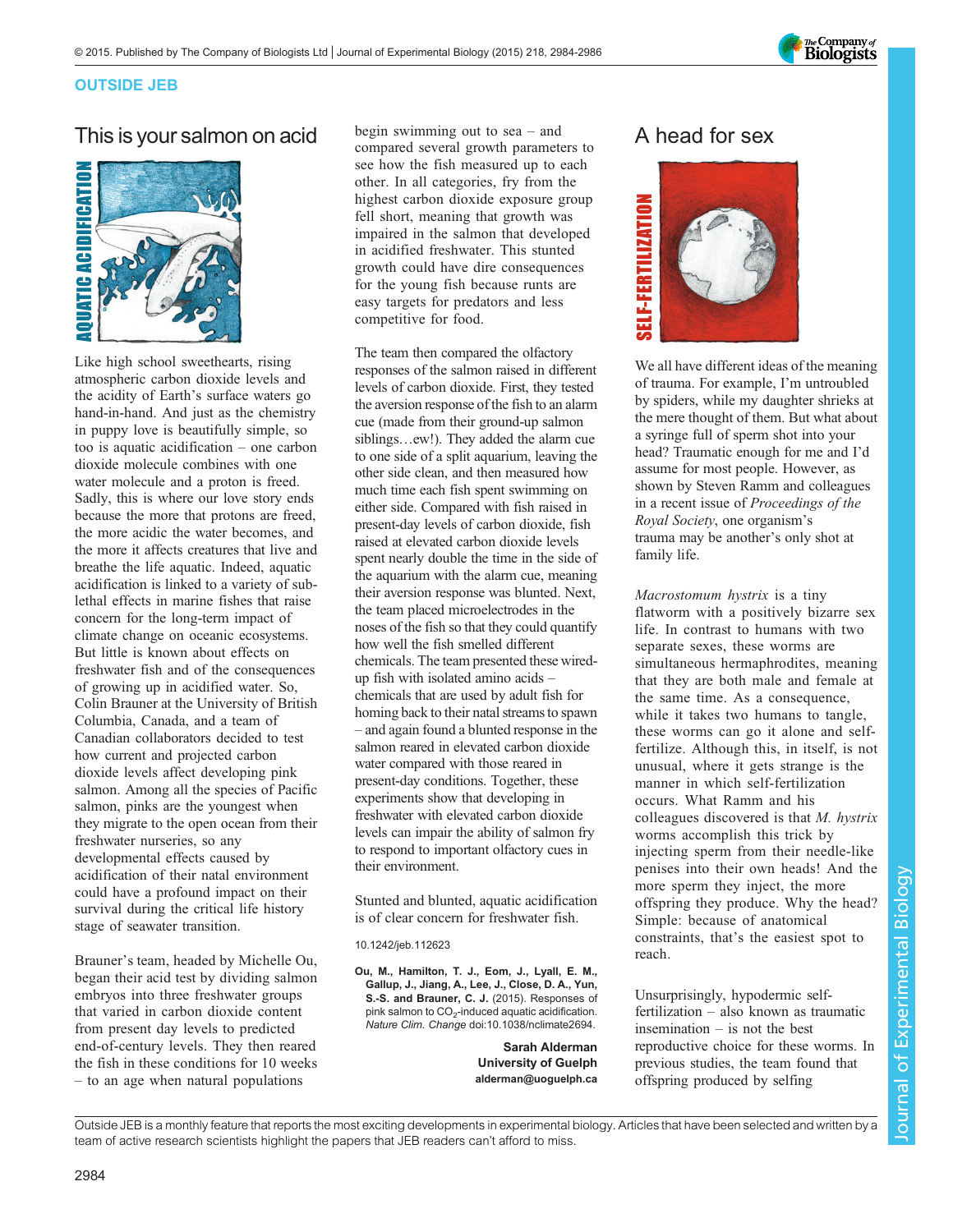survived less well and were less fecund than offspring produced by outcrossing. So given these costs, why do they bother? In short, because they must.

Selfing solves a crucial problem for M. hystrix by assuring reproduction when opportunities to outcross are limited. Most plants can get by on this approach, as do a sizable fraction of animals, so why not? For a start, selfing animals entirely dispense with the risks and hassle of finding a mate. Additionally, their offspring are 100% their own. But selfing incurs serious costs, in particular the risk of inbreeding depression in offspring. Because of this cost, worms are quite reluctant to self-fertilize, waiting more than 50% longer than when they are given the chance to outcross. But a worm's life is short; when the team separated them from their potential mating partners, they went straight for their own heads.

Although peculiar, and even a little amusing, the behaviour of these worms makes perfect sense. Some reproduction is clearly better than the trauma of none, but what remains unclear is the cost to the worms themselves: you can imagine that traumatic self-insemination may do a worm about as much good as a hole in the head. Also, do they live shorter lives than outcrossed worms? And can they continue feeding as efficiently? The answers to these questions remain unsolved, so there is still much to learn about these interesting little creatures.

#### 10.1242/jeb.112599

Ramm, S. J., Poirier, M. and Scharer, L. (2015). Hypodermic self-insemination as a reproductive insurance strategy. Proc. R. Soc. B. <sup>282</sup>, 20150660.

> Daniel E. Rozen University of Leiden d.e.rozen@biology.leidenuniv.nl

## Dateless bees wear better perfume



Attracting a mate is an expensive endeavour – there are dances to learn, the right outfits to wear and an entire array of vocalizations to perfect. Because males are usually the sex that does the searching, most scientists have focused on the costs that they bear. But in a few species conditions can arise that cause females to invest in finding a mate. In these situations, females have to balance several costs: the potential cost of not producing any offspring if she fails to find a mate, the cost of mating itself and the cost of signalling to attract a mate.

To best balance these costs, theory predicts that females should increase their signalling effort the longer that they spend without a mate, as the potential cost of failing to find a mate increases. Leigh Simmons, a researcher from the University of Western Australia, decided to test this hypothesis using the solitary ground-nesting Dawson's bee. As males only search for females immediately after the females emerge as adults, females who get left out during the first pass must find ways later to attract the attention of males by using a particular blend of chemicals found on their cuticles that function as a pheromone perfume. Would females that had failed to mate the first time round invest more in the chemical composition of their cuticle chemicals to attract a male on the rebound?

First, Simmons nabbed 50 female bees right as they emerged from their burrows. He froze one set immediately, then isolated another set in a sort of bee nunnery away from males for a day and then froze them. Finally, he unleashed the remaining females to a group of male bees, allowing some to mate and perform their postcopulatory courtship behaviour, while others only mated (to isolate the effects of insemination on cuticle chemistry); and a final group was allowed to mate and nest after. This gave him five groups across which to compare the composition of their cuticle covering: one that was young and unmated, another that was older and unmated, one that had mated but not had post-copulatory courtship, one that had mated and had post-copulatory courtship, and one that was allowed to have all the normal mating behaviours and then nest afterwards. Simmons then used hexane to dissolve the chemicals from the cuticle of each bee before using gas chromatography to identify and quantify each chemical.

He found a total of 21 compounds that dissolved out of the female bees' cuticles, and the composition of the cuticle chemicals extracted from the female bees that had been unmated for a day had altered significantly. Meanwhile, the cuticle components of the bees that had mated (either with or without post-copulatory courtship) were more like those of the freshly emerged bees, and the chemical composition of the nesting bees' cuticles differed from that of all of the other groups. So, the unmated female bees had altered the composition of their cuticle chemicals, while mated female bees did not.

Not a lot is known about the costs of pheromone signalling or the mechanisms by which females can change their signalling, but in desperate times, it seems that at least female Dawson's bees break out their best perfume to find that lucky guy. 10.1242/jeb.112607

Simmons, L. [\(2015\). Sexual signalling by females:](http://dx.doi.org/10.1098/rsbl.2015.0298) [do unmated females increase their signalling](http://dx.doi.org/10.1098/rsbl.2015.0298) effort? Biol. Lett. <sup>11</sup>[, 20150073.](http://dx.doi.org/10.1098/rsbl.2015.0298)

> Katie Marshall University of British Columbia kmarshall@zoology.ubc.ca